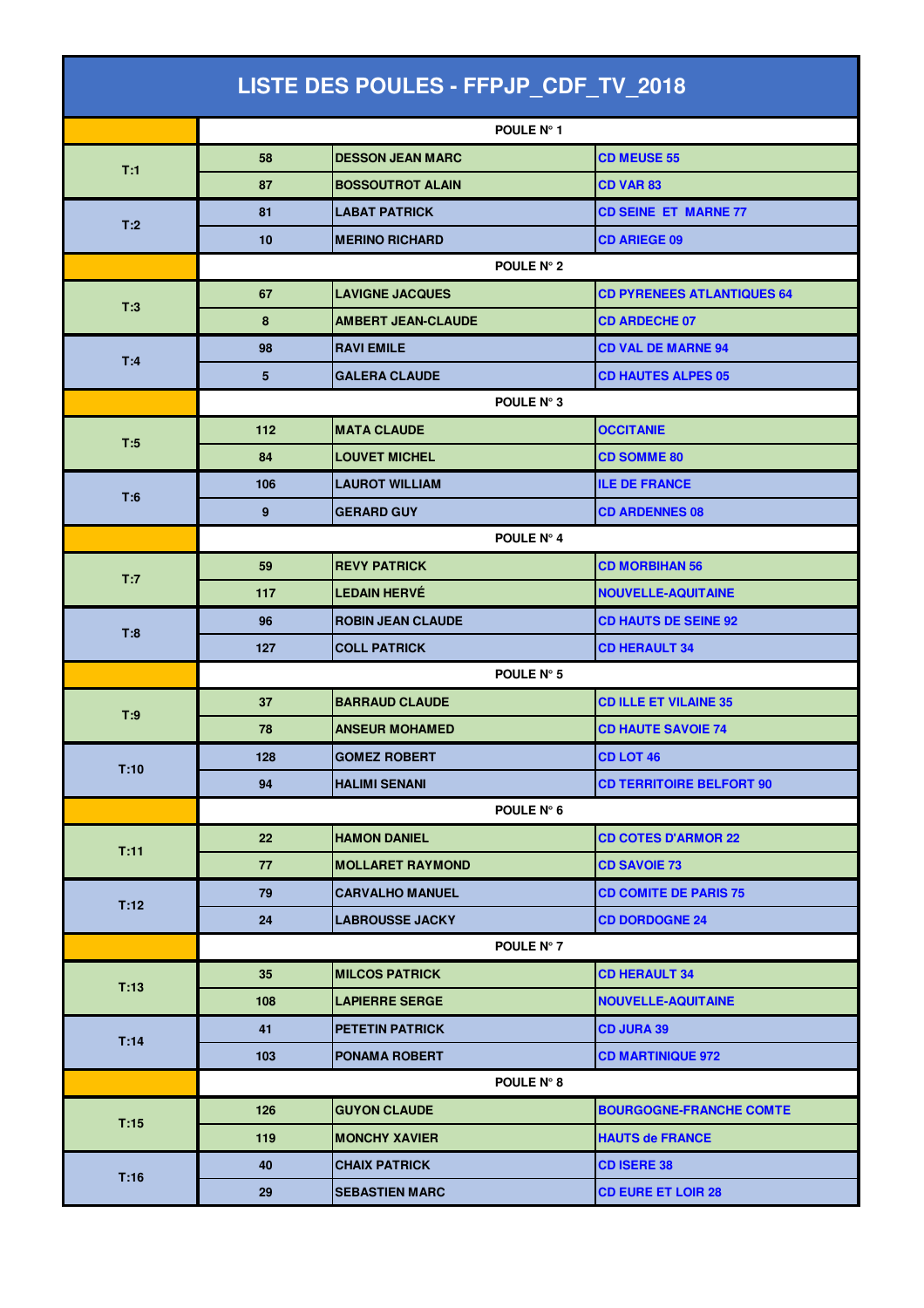| LISTE DES POULES - FFPJP_CDF_TV_2018 |                         |                             |                                  |  |  |
|--------------------------------------|-------------------------|-----------------------------|----------------------------------|--|--|
|                                      |                         | POULE N° 9                  |                                  |  |  |
| T:17                                 | 56                      | <b>BARRE SYLVAIN</b>        | <b>CD MAYENNE 53</b>             |  |  |
|                                      | 107                     | <b>GARCIA RICHARD JEAN</b>  | <b>OCCITANIE</b>                 |  |  |
|                                      | 90                      | <b>BEGOIN JEAN-MARIE</b>    | <b>CD VIENNE 86</b>              |  |  |
| T:18                                 | 53                      | <b>LEPELLETIER DANIEL</b>   | <b>CD MANCHE 50</b>              |  |  |
|                                      | POULE N° 10             |                             |                                  |  |  |
| T:19                                 | 115                     | <b>LEBOULANGER PASCAL</b>   | <b>PAYS DE LA LOIRE</b>          |  |  |
|                                      | 3                       | <b>FAZZINO CHRISTIAN</b>    | <b>CD ALLIER 03</b>              |  |  |
| T:20                                 | 114                     | <b>VASSEUR JEAN-JACQUES</b> | <b>NORMANDIE</b>                 |  |  |
|                                      | 111                     | <b>BEME DANIEL</b>          | <b>GRAND-EST</b>                 |  |  |
|                                      |                         | POULE Nº 11                 |                                  |  |  |
| T:21                                 | 16                      | <b>MALFREYT JEAN</b>        | <b>CD CANTAL 15</b>              |  |  |
|                                      | 47                      | <b>MARCHIONI ANTOINE</b>    | <b>CD LOIRET 45</b>              |  |  |
| T:22                                 | 57                      | <b>PIERRE GUY</b>           | <b>CD MEURTHE ET MOSELLE 54</b>  |  |  |
|                                      | 46                      | <b>TESSON JEAN PHILIPPE</b> | <b>CD LOIRE ATLANTIQUE 44</b>    |  |  |
|                                      |                         | POULE N° 12                 |                                  |  |  |
| T:23                                 | 69                      | <b>DERUEDA PIERRE</b>       | <b>CD PYRENEES ORIENTALES 66</b> |  |  |
|                                      | 43                      | <b>BRANCON MONIQUE</b>      | <b>CD LOIR ET CHER 41</b>        |  |  |
| T:24                                 | 60                      | <b>INCATASCIATO MICHEL</b>  | <b>CD MOSELLE 57</b>             |  |  |
|                                      | 88                      | <b>SACCO GÉRARD</b>         | <b>CD VAUCLUSE 84</b>            |  |  |
|                                      |                         | POULE N° 13                 |                                  |  |  |
| T:25                                 | 13                      | <b>GAUBERT DANIEL</b>       | <b>CD AVEYRON 12</b>             |  |  |
|                                      | 23                      | <b>MARTIN PASCAL</b>        | <b>CD CREUSE 23</b>              |  |  |
| T:26                                 | $\overline{7}$          | <b>JOURDAN GUY</b>          | <b>CD ALPES MARITIMES 06</b>     |  |  |
|                                      | 38                      | <b>TRUMEAU MICHEL</b>       | <b>CD INDRE 36</b>               |  |  |
|                                      |                         | POULE Nº 14                 |                                  |  |  |
| T:27                                 | 64                      | <b>CARREAU PHILIPPE</b>     | <b>CD ORNE 61</b>                |  |  |
|                                      | 125                     | <b>MAURIZI DOMINIQUE</b>    | <b>CORSE</b>                     |  |  |
| T:28                                 | 11                      | <b>LOPES VAZ ANIBAL</b>     | <b>CD AUBE 10</b>                |  |  |
|                                      | 27                      | <b>ROCHER PIERRE</b>        | <b>CD DROME 26</b>               |  |  |
|                                      |                         | POULE N° 15                 |                                  |  |  |
| T:29                                 | 6                       | <b>FERRO SAUVEUR</b>        | <b>CD ALPES MARITIMES 06</b>     |  |  |
|                                      | 25                      | <b>FRACHEBOIS JANICK</b>    | <b>CD DOUBS 25</b>               |  |  |
| T:30                                 | 34                      | <b>FRANCAIS FRANCIS</b>     | <b>CD GIRONDE 33</b>             |  |  |
|                                      | 44                      | <b>AJAX RENÉ</b>            | <b>CD LOIRE 42</b>               |  |  |
|                                      |                         | POULE N° 16                 |                                  |  |  |
| T:31                                 | 122                     | <b>AUDO JEAN-CLAUDE</b>     | <b>BOURGOGNE-FRANCHE COMTE</b>   |  |  |
|                                      | $\overline{\mathbf{4}}$ | TARDITTI ROBERT             | <b>CD ALPES HTE PROVENCE 04</b>  |  |  |
| T:32                                 | 19                      | <b>JESSET PIERRE YVES</b>   | <b>CD CHER 18</b>                |  |  |
|                                      | 66                      | <b>VIDAL RÉGIS</b>          | <b>CD PUY de DOME 63</b>         |  |  |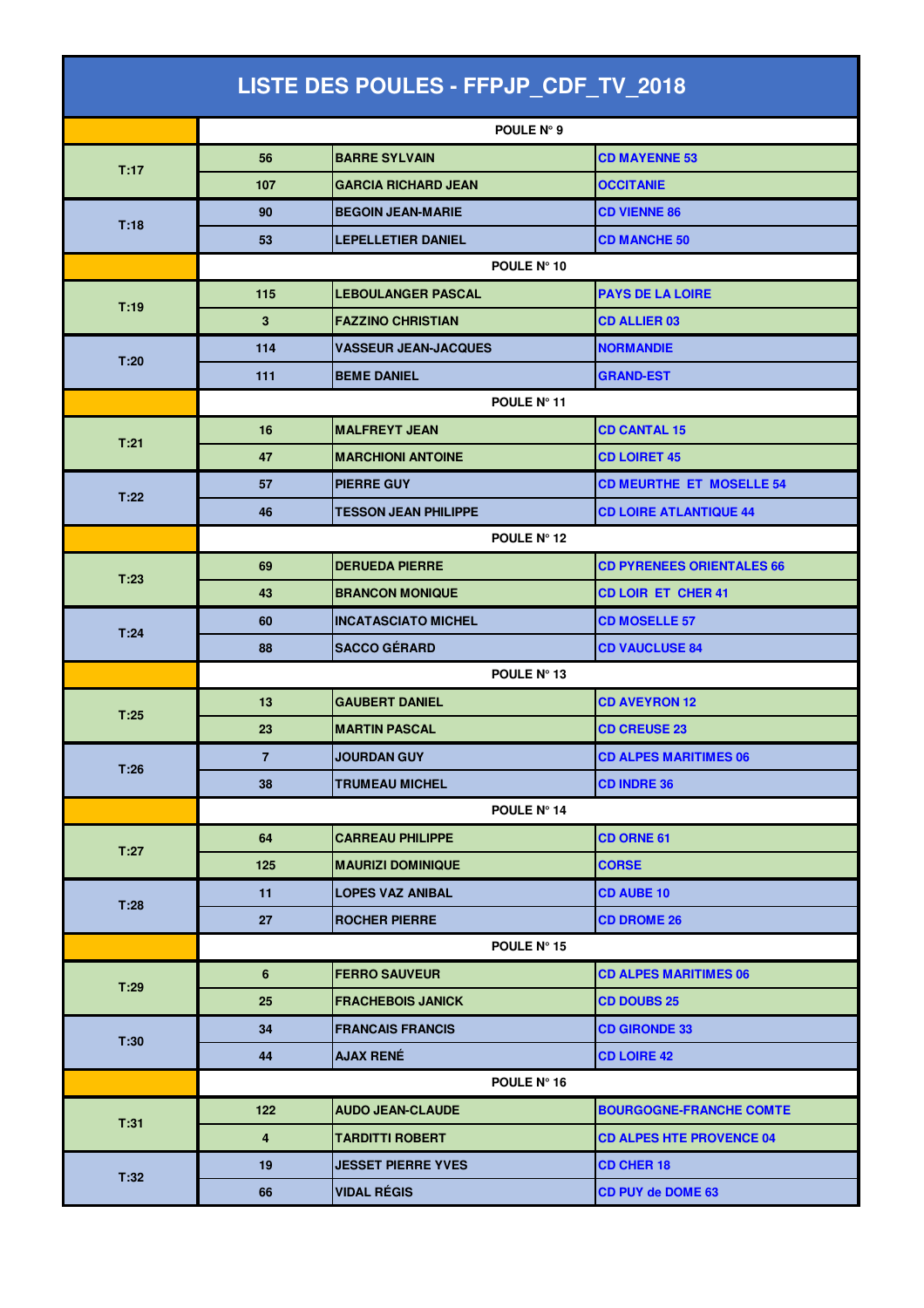| LISTE DES POULES - FFPJP_CDF_TV_2018 |                    |                             |                              |  |  |
|--------------------------------------|--------------------|-----------------------------|------------------------------|--|--|
|                                      |                    | POULE N° 17                 |                              |  |  |
| T:33                                 | 52                 | <b>FAUTRE GILLES</b>        | <b>CD MANCHE 50</b>          |  |  |
|                                      | 63                 | <b>AUDIFFRET PATRICK</b>    | <b>CD OISE 60</b>            |  |  |
|                                      | 86                 | <b>ROCHES MICHEL</b>        | <b>CD TARN ET GARONNE 82</b> |  |  |
| T:34                                 | 54                 | <b>GAUCHARD JEAN LUC</b>    | <b>CD MARNE 51</b>           |  |  |
|                                      | POULE N° 18        |                             |                              |  |  |
|                                      | 72                 | <b>FLOURET PIERRE</b>       | <b>CD RHONE 69</b>           |  |  |
| T:35                                 | 123                | <b>BERTHELOT DIDIER</b>     | <b>BRETAGNE</b>              |  |  |
| T:36                                 | 33                 | <b>MINJON MICHEL</b>        | <b>CD GERS 32</b>            |  |  |
|                                      | 74                 | <b>BOURGEOIS RAYMOND</b>    | <b>CD SAONE ET LOIRE 71</b>  |  |  |
|                                      | POULE N° 19        |                             |                              |  |  |
| T:37                                 | 105                | <b>THERINCOURT GIRAUD</b>   | <b>CR LA REUNION 974</b>     |  |  |
|                                      | 99                 | <b>LESCOP VICTOR</b>        | <b>CD VAL D'OISE 95</b>      |  |  |
| T:38                                 | 116                | <b>MENSE JACKY</b>          | <b>NOUVELLE-AQUITAINE</b>    |  |  |
|                                      | 68                 | <b>DATAS-TAPIE YVES</b>     | <b>CD HAUTES PYRENEES 65</b> |  |  |
|                                      |                    | POULE N° 20                 |                              |  |  |
| T:39                                 | 26                 | <b>COSTA YVES</b>           | <b>CD DROME 26</b>           |  |  |
|                                      | 61                 | <b>ARMAND JACQUES</b>       | <b>CD NIEVRE 58</b>          |  |  |
| T:40                                 | 75                 | <b>BOULAY PATRICK</b>       | <b>CD SARTHE 72</b>          |  |  |
|                                      | 83                 | <b>RENAUD JEAN - PIERRE</b> | <b>CD DEUX SEVRES 79</b>     |  |  |
|                                      |                    | POULE N° 21                 |                              |  |  |
| T:41                                 | 32                 | <b>FERRAND JEAN-MICHEL</b>  | <b>CD HTE GARONNE 31</b>     |  |  |
|                                      | 89                 | <b>MARCOUX JEAN LUC</b>     | <b>CD VENDEE 85</b>          |  |  |
| T:42                                 | 91                 | <b>SIMONNEAU MARC</b>       | <b>CD HAUTE VIENNE 87</b>    |  |  |
|                                      | 124                | <b>DUBOIS JEAN-CLAUDE</b>   | <b>CENTRE-VAL DE LOIRE</b>   |  |  |
|                                      | <b>POULE N° 22</b> |                             |                              |  |  |
| T:43                                 | 31                 | <b>LEVEQUE CLAUDE</b>       | <b>CD GARD 30</b>            |  |  |
|                                      | 20                 | <b>LAMBERT GUY</b>          | <b>CD CORREZE 19</b>         |  |  |
| T:44                                 | 120                | <b>CAMPAGNA PASCAL</b>      | <b>HAUTS de FRANCE</b>       |  |  |
|                                      | 80                 | <b>RODRIGUEZ GÉRARD</b>     | <b>CD SEINE MARITIME 76</b>  |  |  |
|                                      |                    | POULE N° 23                 |                              |  |  |
| T:45                                 | 55                 | <b>OHLING GILLES</b>        | <b>CD HAUTE MARNE 52</b>     |  |  |
|                                      | 101                | <b>AMBROSINI JEAN</b>       | <b>CD HAUTE CORSE 2B</b>     |  |  |
| T:46                                 | 76                 | <b>GORRAZ PATRICE</b>       | <b>CD SAVOIE 73</b>          |  |  |
|                                      | 28                 | <b>LESUR GERARD</b>         | <b>CD EURE 27</b>            |  |  |
|                                      |                    | POULE N° 24                 |                              |  |  |
| T:47                                 | 12 <sup>2</sup>    | <b>BOULET JEAN PIERRE</b>   | <b>CD AUDE 11</b>            |  |  |
|                                      | 102                | <b>MONTOUT JEAN</b>         | <b>CD GUADELOUPE 971</b>     |  |  |
| T:48                                 | 82                 | <b>GAILLARD ANDRÉ</b>       | <b>CD YVELINES 78</b>        |  |  |
|                                      | 71                 | <b>DE BESSA JOSÉ</b>        | <b>CD HAUT-RHIN 68</b>       |  |  |